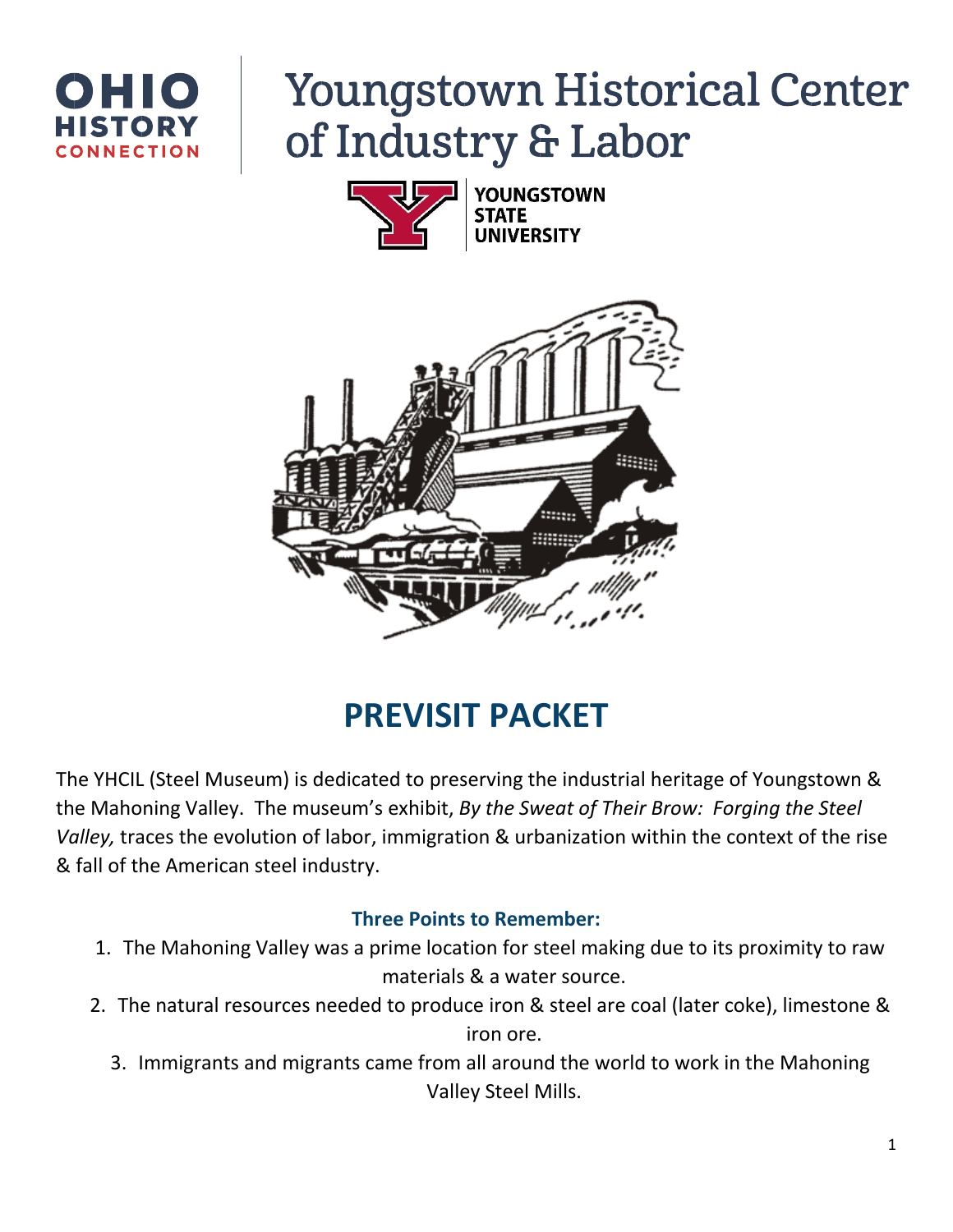

**Introduction:** The Youngstown Historical Center of Industry Labor (YHCIL) is also known as the Steel Museum. Our museum offers a variety of curriculum-related displays, multi-media exhibits and activities for your students. A visit to our facility will promote an appreciation & understanding of the people, industries & organizations that helped shape our community, region, state & nation. The museum employs an educational intern that is a licensed teacher in the state of Ohio with classroom experience to ensure the programs & tours offered are an enriching addition to your curriculum, as well as a memorable experience for your students. Guided tour & select activities are available for all students, from 4th grade through 12th grade. We also have specialized programs for students with special needs & students on the Autism Spectrum.

**Typical School tours are broken down into two, 30 minute segments** with an optional 15 minute introductory video of Youngstown & steel making played before the tour or activities. The optional movie added makes the total time spent in the museum around 1 hour and 15 minutes. The video can be sent to you for viewing before your visit, please contact the museum for this information.

Additionally, if no activities are required, a 45-60 minute tour can be adapted for students, please let the museum staff know ahead of time of your preference. Adjustments are available to suit your group's needs & schedule.

→30 minute guided tour— our regular tour takes groups of 15-20 through the exhibits as docents lead students on a tour of the museum & highlight the various elements required in the process to make iron & steel. Museum staff identify why steel production occurred in the Mahoning Valley, as well as discuss the role & importance of immigration & welfare capitalism to steel making.

**Differentiated tours** based on classroom learning are available & preferred for school groups to engage students' prior learning. Please contact museum staff prior to visit to book a differentiated tour.

#### **Differentiated guided tour subjects/featured topics:**

- Women in the workforce
- Immigrants and Migrants in the Mahoning valley
- Safety in the Mills
- Industrial Revolution
- The rise and fall of industrialization (abbrev. From regular tour)
- Deindustrialization and recovery in the Mahoning Valley
- Welfare Capitalism and the rise of Unions in the Mahoning Valley

**→30 minutes of hands-on activities**—teachers may choose from the activities below. We will divide students into small groups to accommodate the activities & tours. (Choose one thirty minute program or two fifteen minute programs)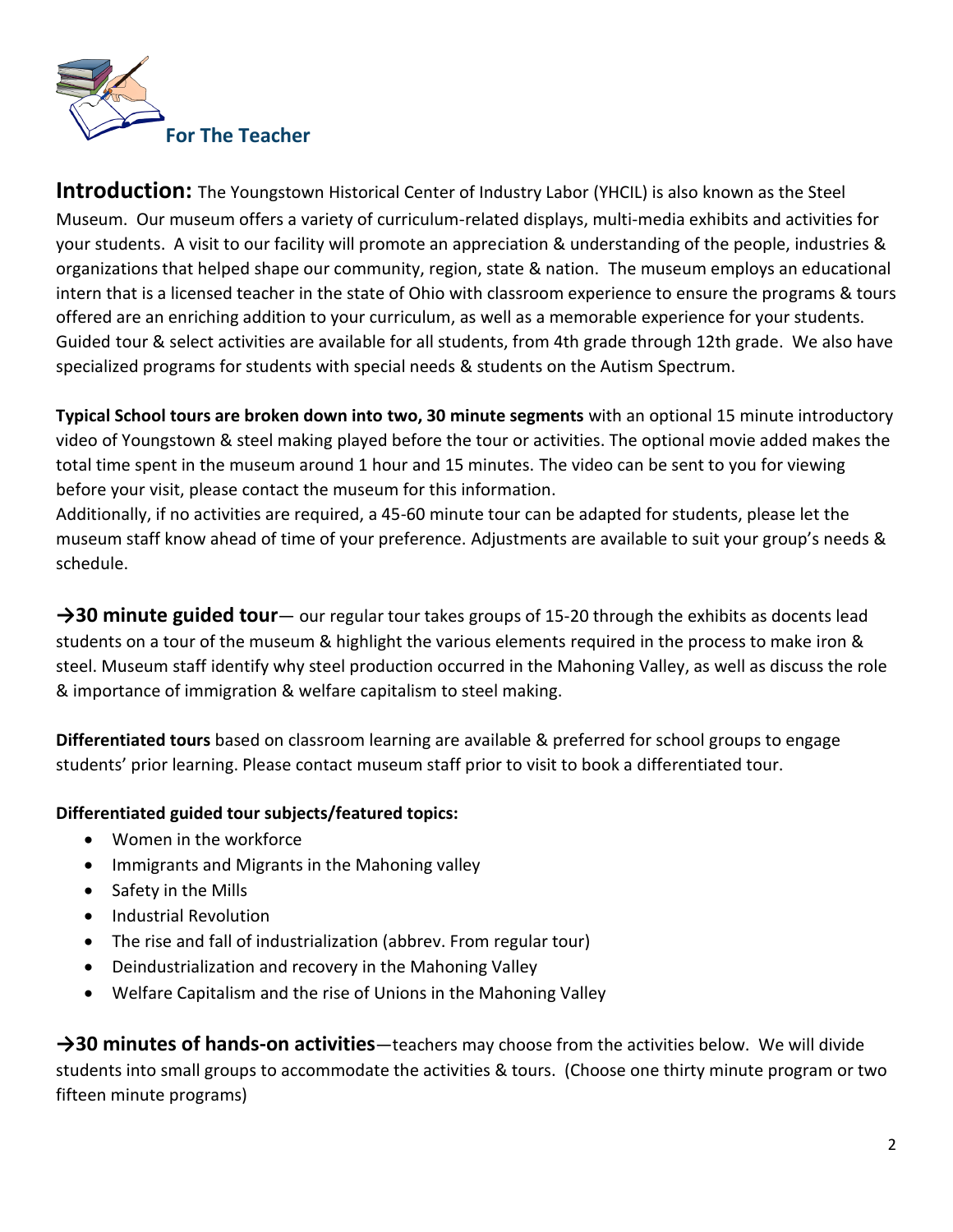# **\*For Groups larger than 40\***

**→Integrated Tour—** This option is recommended for larger groups (40+) but can be manipulated for smaller groups. An integrated tour ensures our larger groups that everyone gets an enriching experience from their time at the museum. This tour rotates small groups through stations and exhibits. Visitors interact with our trained docents and participate in set activities at each station. There are typically four to five (4-5) stations that each group will spend 10-15 minutes at before moving to the next station. The stations follow a chronological format of our museum, which allows visitors to see the history of the Mahoning Valley. The list of subjects below can be made into an integrated tour for your group, when booking an integrated tour, please let us know what you would be interested in seeing and we will do our best to accommodate your group.

# **Activities Available Upon Request:**

- Company Store (30 minute program)
- Hot Strip Rolling Mill Process (30 minute program)
- Wood versus Steel (15 minute program)
- Pattern Making/Sand Casting (20-30 minute program)
- Safety in the Mill (15 minute program)
- Primary & Secondary Sources (30 minute program)
- Poetry in the Mills (30 minute program)

### **Student Learning Objectives: The student will:**

#### **The Company Store (7th -9 th grade)**

- o Learn about & be able to define what a company store is.
- o Learn what items were available in company stores, examine 1928 prices, evaluate 1928 steel worker wages, determine what a typical family might buy for the week, & how to budget their "steel worker paycheck."
- o Learn about the various jobs in the mill, pay range, deductions, & how workers shopped at the store.
- o The student will calculate the cost of food and goods at the the company store & use tokens to "buy" their goods & make change using their budgets.

#### **Hot Strip Rolling Mill Process (7th -10th grade)**

- o Learn how steel workers rolled steel in the hot strip mill to make it into new forms.
- o Compare steel to other objects & learn how to make it malleable.
- o Operate a "mini hot strip mill" (pasta maker) to see how the process works.
- o Be able to describe the hot strip mill process & its importance in the steel mill.

#### **Wood versus Steel (6th -9 th grade)**

- o Learn the components of wood & steel.
- o Compare the two substances.
- o Contrast the two substances.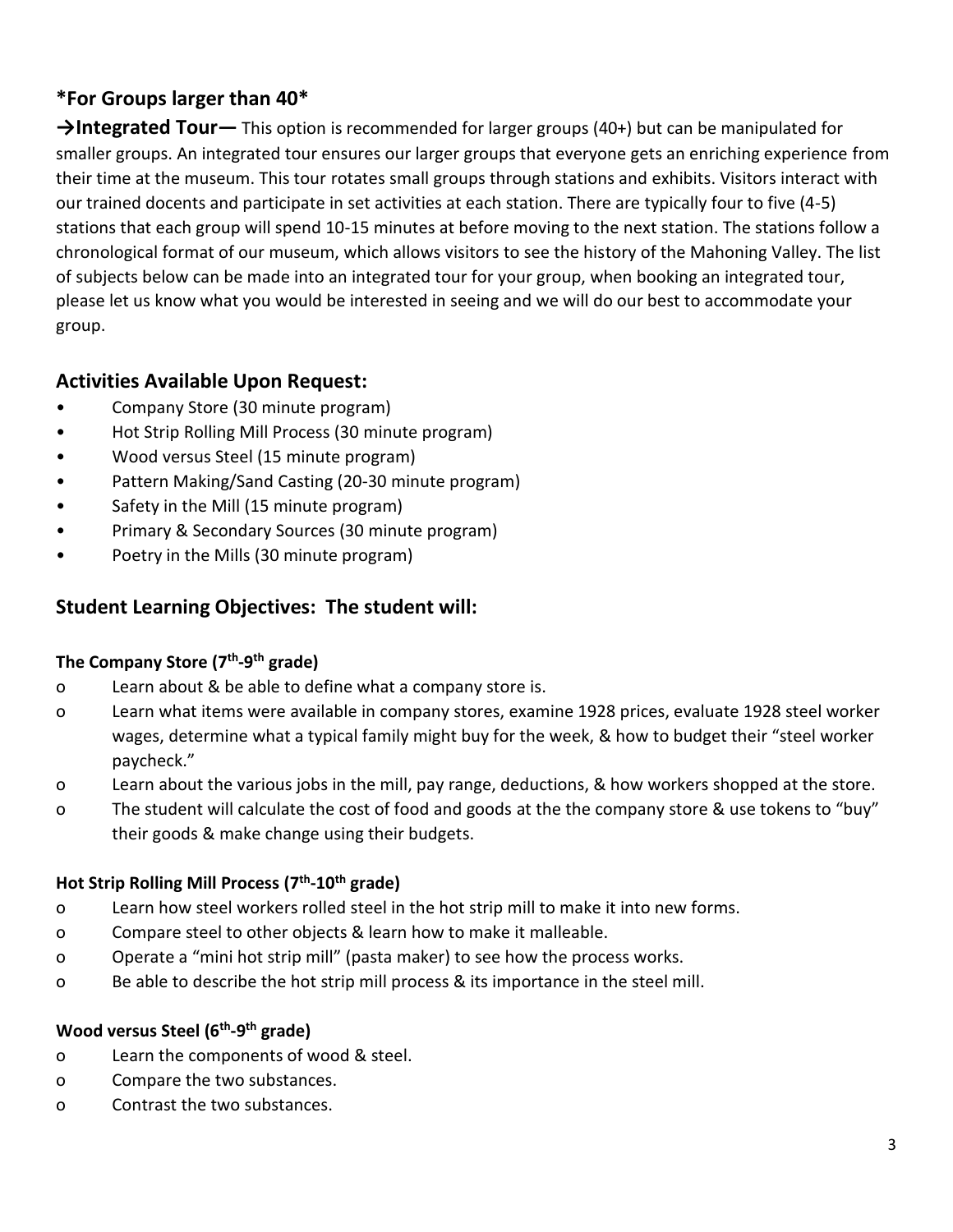- o Experiment to see which substance, steel or wood, is stronger.
- o Be able to describe the similarities & differences between wood & steel & explain why one is stronger than the other.

#### **Pattern Making (Sand Casting Process) (4th -7 th grade)**

- o Learn about the pattern making process in steel mills.
- o Handle patterns.
- o Demonstrate & discuss the sand casting process.
- o Identify the limitations of the sand casting process.
- o Discover how sand cast materials can have defects & small voids that are not visible on the surface.
- o Determine how properties of a metal change through processing.
- o Experiment with wax & sand to make pattern copies.

#### **Safety in the Mills (4th - 10th grade)**

- o Learn about the evolution of safety equipment in steel mills.
- o Learn about typical hazards in steel mills.
- o Learn about safety equipment.
- o Examine historic equipment.
- o Learn about newly developed safety equipment.
- o Try on clothing & equipment.
- o Be able to describe common mill injuries & avoidance measures.

#### **Primary & Secondary Sources (4th -12th grade)**

- o Learn about & be able to define primary & secondary sources.
- o Provide examples of primary & secondary sources.
- o Examine primary sources—newspapers, photographs, oral histories &/or documents.
- o Analyze four main elements of a primary source.
- o Examine secondary sources—books, tools reproductions, & stories.
- o Describe how students can use primary & secondary sources in their work.
- o Identify three primary sources.

#### **Poetry in the Mills (7th – 12th grade)**

- o Learn about Michael McGovern, "the puddler poet."
- o Learn where McGovern immigrated from by looking at maps, immigration records & photographs.
- o Learn what puddlers did in the mills & examine images of puddlers at work.
- o Examine three of his poems & discuss the elements mentioned & their meanings.
- o Identify the central themes of each poem & analyze word choices used.
- o Write a poem about their visit to the museum.
- o Be able to explain the concept of immigration, define poetry & explain why someone would write poems.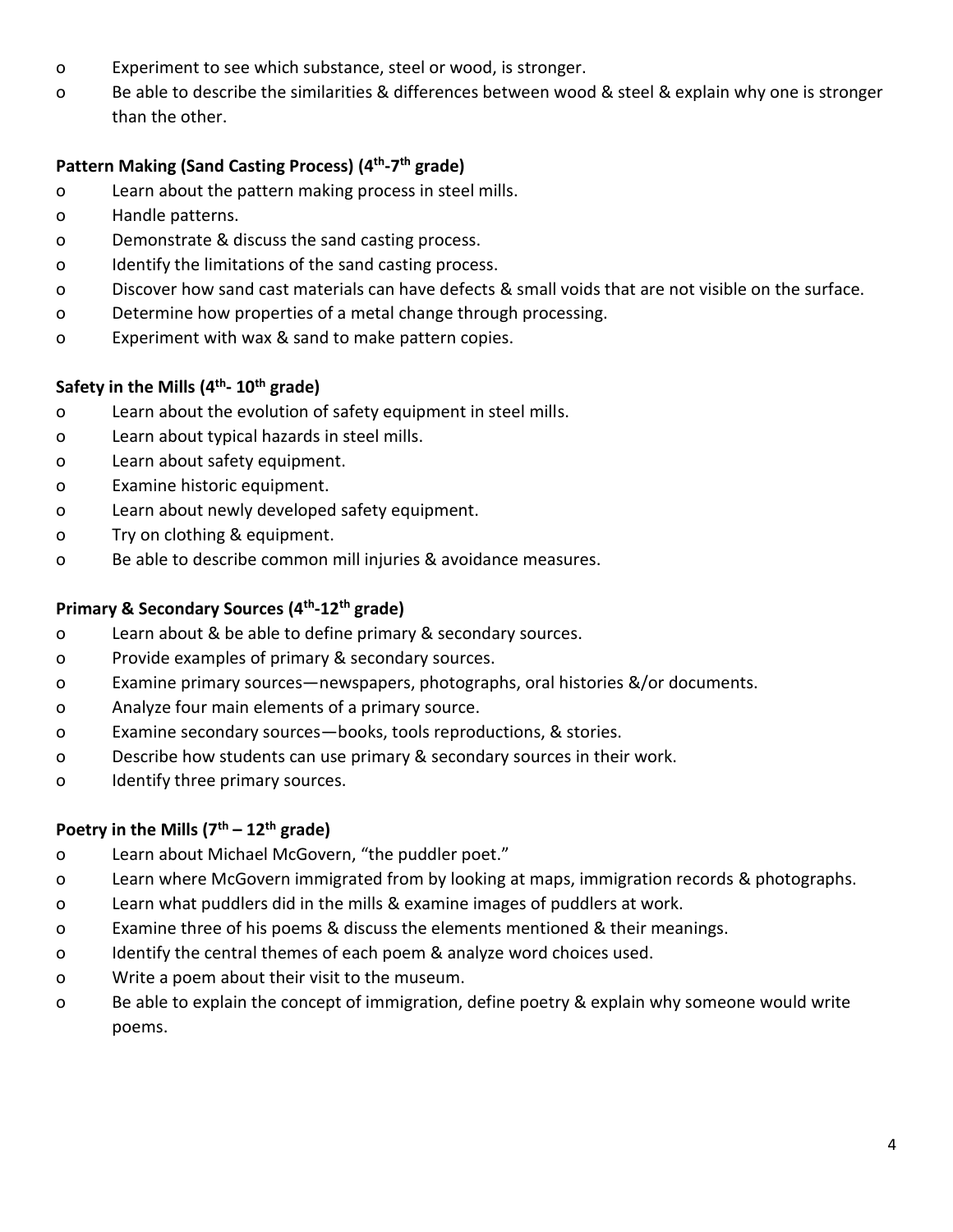

- Student Vocabulary with glossary of terms
- Kahoot of vocabulary terms [\(link\)](https://play.kahoot.it/#/k/1dd6fe2a-fb1a-476b-afcd-f4c6cf961e8e)
- Crossword puzzle & word search (using vocabulary terms)
- Pre-visit facts
- Pre-visit questions
- Rules of conduct
- Additional resources

During the visit, students will be asked questions related to their knowledge of industry in the Mahoning valley as well as informal questioning as they go through the exhibit. There will be many opportunities for students to interact with artifacts & ask questions throughout their tour.

#### **Student Vocabulary:**

Kahoot Link: <https://play.kahoot.it/#/k/1dd6fe2a-fb1a-476b-afcd-f4c6cf961e8e>

Students should be able to define the following terms:

| <b>Blast furnace</b> | Immigrant           |
|----------------------|---------------------|
| Iron ore             | Immigration         |
| Charcoal             | Migration           |
| Limestone            | Migrant             |
| Charged              | Company house       |
| Tapped               | Guardhouse          |
| Pig iron             | Deindustrialization |
| Coke                 | <b>Black Monday</b> |
| Coal                 | Pulpit              |

Open-hearth Furnace Raw Materials Steel Iron Ingot Welfare Capitalism Natural Resources

#### **Glossary of terms:**

Blast furnace—furnace in which iron ore, coal or coke, & limestone are smelted to make molten iron. The blast furnace received its name from the blast of air which is forced into the bottom of the furnace to increase the temperature.

Iron ore—one of the raw materials used to make molten pig iron in the blast furnace.

- Charcoal—Blast furnace fuel produced by slowly burning wood. Charcoal was replaced by coking coal in the mid-19th century.
- Limestone—One of the raw materials used to make molten pig iron in the blast furnace. Limestone removes the impurities from the ore.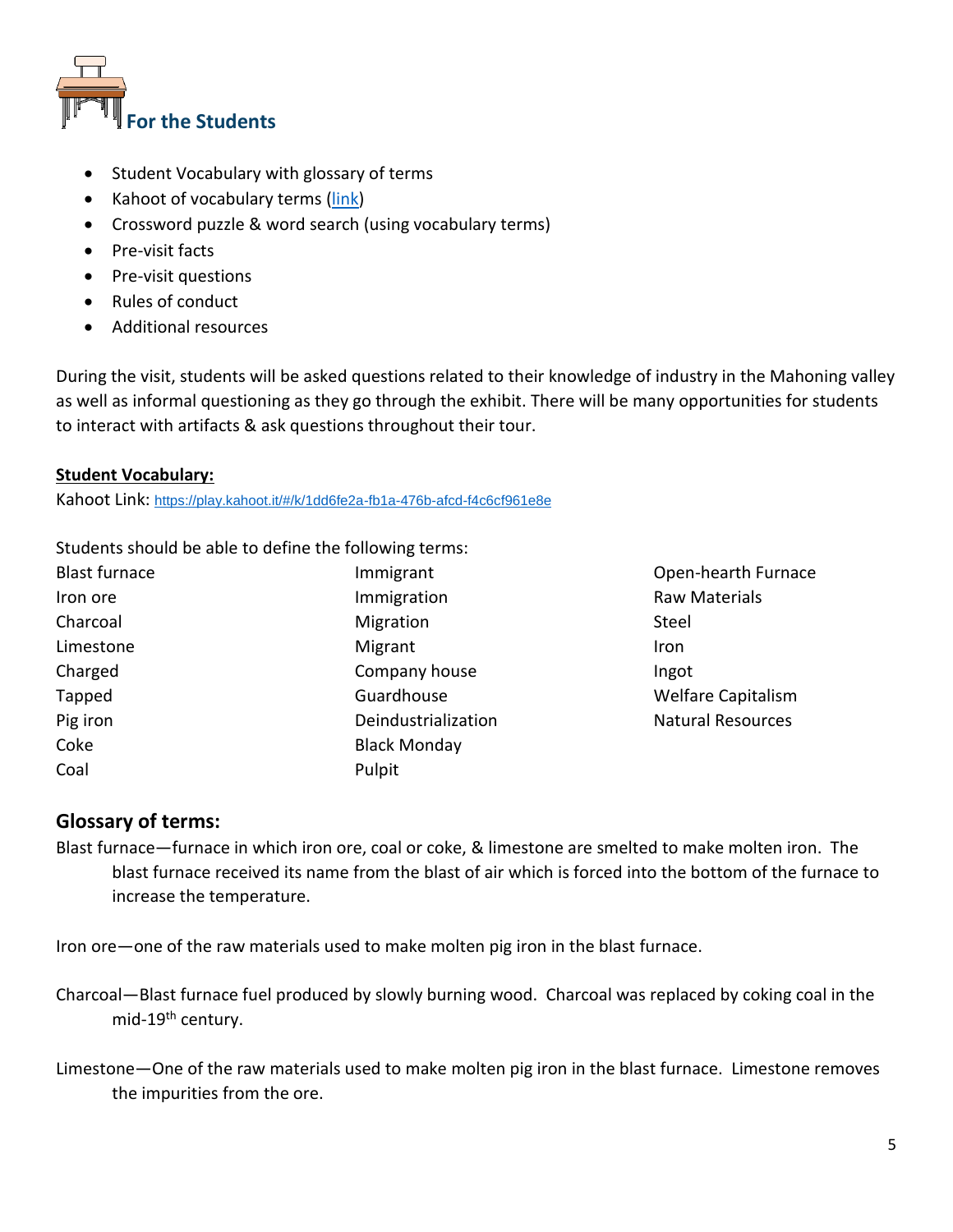Charge(Charged or Charging)—Raw materials for making iron or steel. Also—term used to describe the loading of raw materials into a furnace.

Tapped—Tap—To let out molten iron or steel through an opening in the bottom of a furnace or ladle. Smelt—The separation of impurities from iron ore in the blast furnace.

- Pig iron—Molten iron produced in a blast furnace. At one time, workers poured the iron for the blast furnace into a series of molds which resembled nursing pigs. For this reason, iron from the blast furnace came to be known as pig iron.
- Coke—One of the raw materials for making pig iron in the blast furnace. Coke is produced by slowly heating coal in a coke oven. Coke began to replace charcoal in the second half of the 19<sup>th</sup> century.
- Coal—carbonized plant matter, in the form of a rock that is used for fuel.
- Immigrant—Person who moved from one country to another. They often move for better opportunities or work.
- Immigration—The act of moving from one country to another.
- Migration—The act of moving from one place or region of a country to another place or region of the same country.
- Migrant—A person who moved from one place or region of a country to another place or region of the same country. The person often moves for better opportunities or work.
- Company house—House or apartment built by large companies for their workers. Workers could then rent or buy the home as long as they remained employed & in good standing with the company.
- Guardhouse—Small structure or office where a company guard oversees everyone who enters & exits the company grounds. Guards protect the company & its products & make sure people obey the rules.
- Deindustrialization—The process of industrial decline. In the Mahoning Valley, it began when the steel mills closed their doors & began dismantling or pulling down their blast furnaces & mills.
- Black Monday—September 19, 1977 when Youngstown Sheet & Tube's Campbell Works closed their company & fired all of their employees. Other local mills in the area would also closed their mills, leading to a decline in business, industry and jobs for the area.
- Pulpit—Room in which workers control the operation of machines in a mill or factory. The museum's blooming mill pulpit contains the controls used to guide the movement of the ingot as it was converted into a bloom.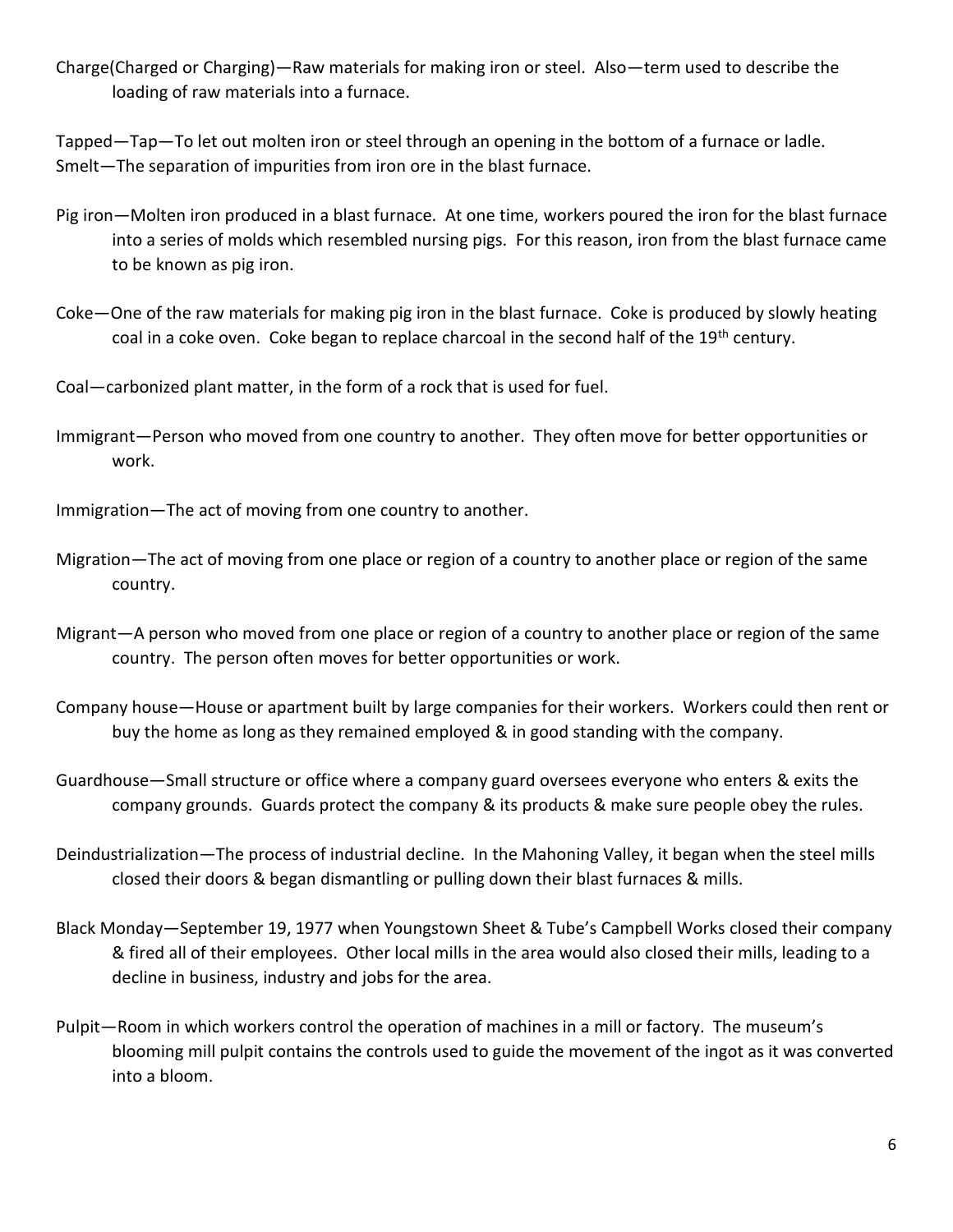Open-hearth Furnace—Furnace invented in the 1850s for making steel from iron. Because it produced larger batches of steel, the open-hearth process gradually replaced the Bessemer process.

Raw Materials—Materials converted into new products or items. The raw materials for making iron include iron ore, limestone & coal/coke/charcoal.

Steel—A type of metal produced from iron. Steel is stronger & more durable than iron.

Iron—Metal produced from iron ore, usually in a blast furnace.

Ingot—A shape into which iron or steel is initially cast.

Facts:

- 1) James & Daniel Heaton, founders of Niles, Ohio, built their first stone stack furnace near Yellow Creek, in Poland, Ohio in 1802.
- 2) Immigrants came from Poland, Hungry, Italy, England, Wales and many other countries to work in the Mahoning Valley's steel mills.
- 3) By the 1920s Youngstown produced the second most steel in the country.
- 4) Workers at "Little Steel" Companies in Youngstown and other areas struck for better wages on March 26, 1937. This became known as the "Little Steel Strike."
- 5) James Campbell & George Wick founded Youngstown Sheet & Tube Company in 1900. At the time it was called Youngstown Iron Sheet & Tube Company.
- 6) The YST Riot or Riot in East Youngstown, 1916, drew 2,000 Ohio National Guard Troops to the area on January 7, 1916.
- 7) We still have working steel mills in the area. As of 2017, we had 73 steel mills in the area who employ approximately 4,000 people.
- 8) Steel can be recycled. North America recycles about 69% of steel each year, which outpaces recycling of other products such as paper & plastic.
- 9) Safety was and is a key concern of steelworkers who work around molten steel, heavy cranes, and dangerous machinery.
- 10) Steel mills provide jobs for workers, who in turn, spend a portion of their paychecks in local businesses which helps our economy.

Questions: Students can research the answers prior to their visit or find the answers as they tour the museum.

- 1) Why were so many steel mills located in the Mahoning Valley?
- 2) How did steel mill employers get enough people to work in their factories?
- 3) What is welfare capitalism? Provide three examples.
- 4) What types of work did steel workers do?
- 5) Do men & women work in the mills?
- 6) What caused so many local mills to close in the 1970s & 1980s?
- 7) Did you grandparents ever work in a steel mill? Ask them!
- 8) What were the most common types of injuries that steel workers endured on the job?